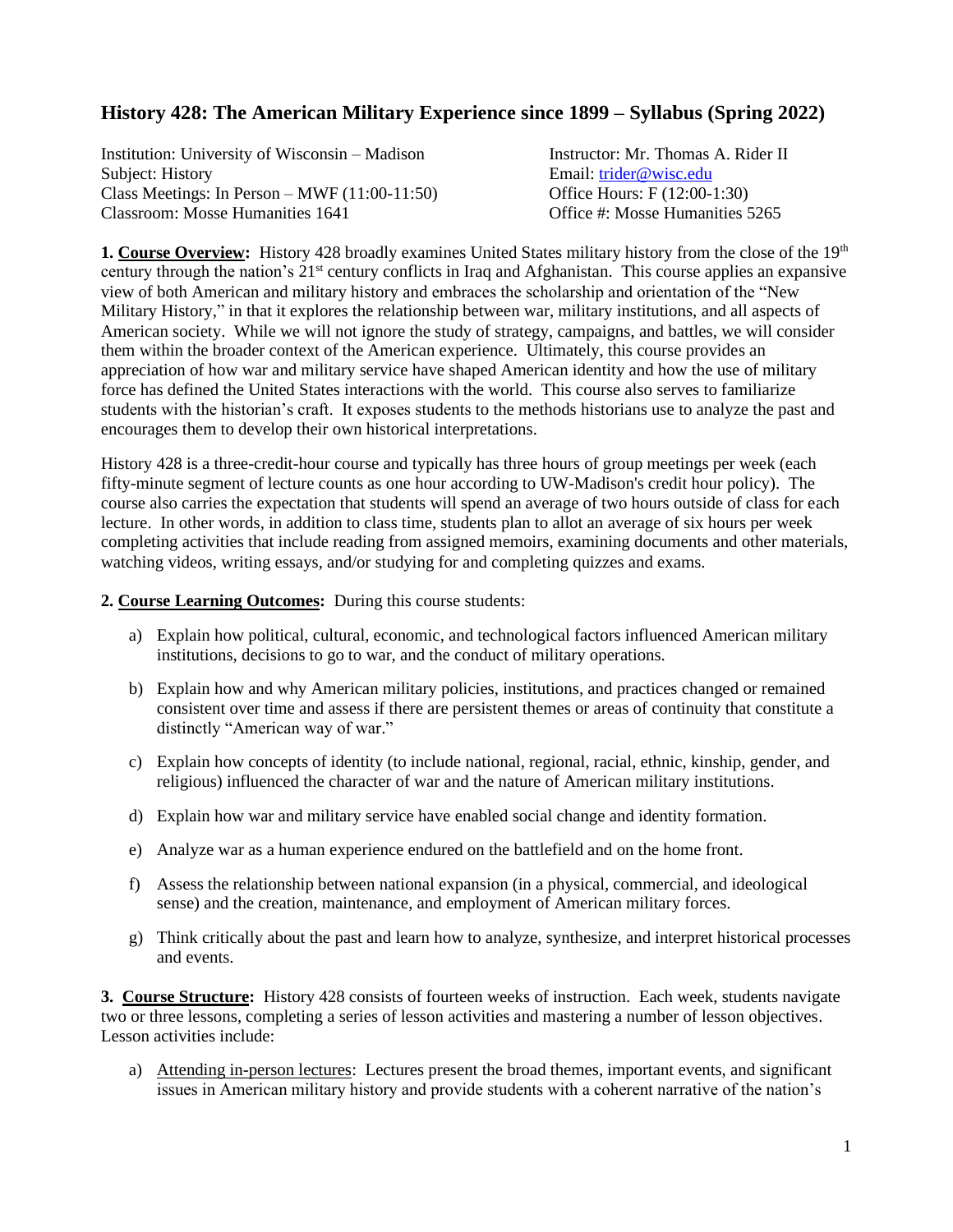military past. Lecture attendance is absolutely essential for mastering the lesson objectives and course learning outcomes and for successfully completing the course.

- b) Reading from the course textbook, *For the Common Defense*: Like the lectures, the textbook presents a coherent narrative and addresses major themes in American military history. It addresses much of the same content covered in lectures. Consequently, students should treat textbook readings as **OPTIONAL**, but many students will benefit from the reiteration of the subject matter and from comparing the interpretations provided by the instructor in lecture with those of the textbook's authors. The text also serves as an excellent reference resource.
- c) Reading from primary-source documents: While lectures and the textbook allow students to develop a foundational understanding of American military history, this course seeks to challenge students to think critically about the past and develop their own interpretations of historical processes and events. To accomplish this goal, students must examine primary sources – for History 428, a series of memoirs as well as some shorter documents. These readings allow students to examine events broadly covered in lectures and the textbook in greater detail and from the perspective of participants to those events. They also serve to complicate and sometimes challenge the interpretations provided in daily lectures and textbook readings, forcing students to evaluate conflicting evidence and develop their own conclusions.
- d) Examining maps: Students also examine numerous maps that correspond to the strategic settings and military operations covered in lectures and readings. These maps help students understand the important relationship between military operations and the physical environment and allow students to gain an appreciation for the challenges that military forces face in moving and sustaining themselves over great distances.
- e) Examining period illustrations and artwork: Students occasionally examine and analyze historical illustrations and artwork. Often these images are propaganda posters, produced by the United States Government to convey a particular message and to shape public perceptions in support of the nation's various war efforts.
- f) Watching / listening to film and audio clips: Students also watch or listen to short film and audio clips. Some of these clips are primary sources. Others introduce specific advancements in weapons technology or illustrate concepts more clearly than can be accomplished by reading. Additionally, in completing Lesson 9: Europeans Wage the Great War, 1914-1917, students watch the full-length film *They Shall Not Grow Old*, a documentary focusing on British soldiers' experiences during the First World War. In completing Lesson 39: Afghanistan – An American War in the Graveyard of Empires, students watch the full-length film *Korengal*, a documentary about a United States Army infantry company serving in Afghanistan.

In addition to lesson activities, students complete weekly graded requirements. During weeks two, three, four, five, six, eight, nine, ten, eleven, and twelve, students take online quizzes that test their understanding of recently-covered material (see paragraph 4(a), "Quizzes," below). During weeks seven and fourteen, students complete short essays based on their reading of assigned memoirs and watching of assigned fulllength films (see paragraph 4(b), "Writing Requirements," below).

- **4. Graded Requirements:** Students will be graded on a 1000-point scale.
	- a) Quizzes:
		- (1) General: During weeks two, three, four, five, six, eight, nine, ten, eleven, and twelve, students take online quizzes using Canvas. Quizzes focus heavily on key terms and lesson objectives but may test any material presented in lectures or assigned lesson activities.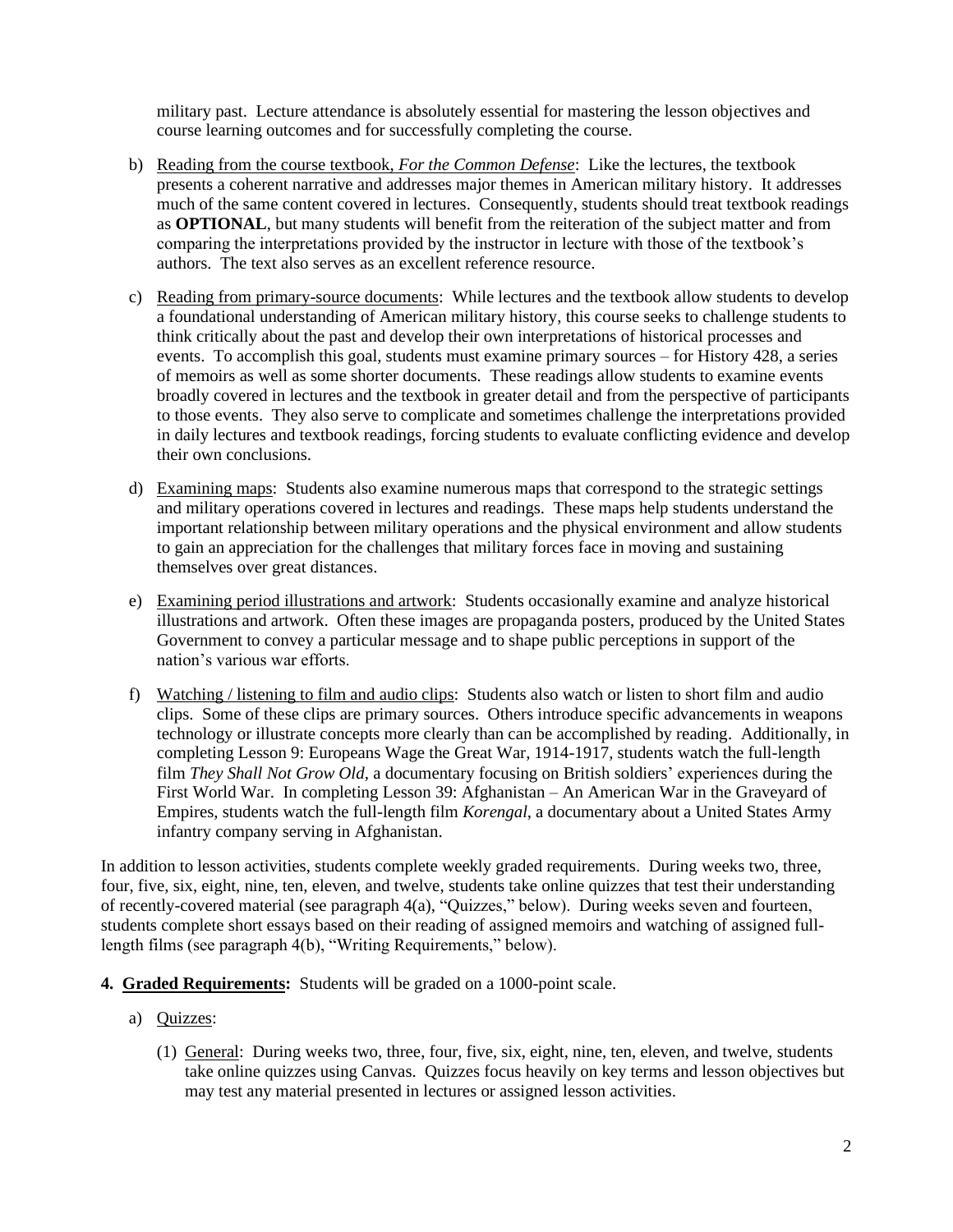- (2) Expectations: Quiz formats vary from week to week but may include multiple choice, true/false, matching, fill-in, and short essay questions. Students have thirty minutes to complete each quiz and get one attempt. Students may use their notes and textbook, and any instructor-provided content to complete each quiz. Weekly quizzes open on Canvas after lecture on Friday. Students must complete each quiz no later than 1159 PM (CST) on the following Monday.
- (3) Grading 300 points: Each of the ten assigned quizzes is worth 30 points.
- b) Writing Requirements:
	- (1) General: Students complete two short essays (1200 words each) based on the instructor provided prompts below and corresponding to assigned memoirs and full-length films. For each essay, students develop a well-conceived, well-supported, and well-written response that **unambiguously** and **narrowly** answers the question posed in the prompt. Students submit each essay as a PDF to the portal on Canvas by the deadline.
	- (2) Prompts:
		- a. Essay  $\#1$ : Upload to Canvas no later than 1159 PM (CST) on Friday, March 11<sup>th</sup>. Based on your reading of *Scarlet Fields: The Combat Memoir of a World War I Medal of Honor Hero* by John Lewis Barkley and based on your viewing of *They Shall Not Grow Old*, identify and explain the most noteworthy thing that you discovered about the nature of ground combat during the First World War.
		- b. Essay  $\#2$ : Upload to Canvas no later than 1159 PM (CST) on Saturday, May  $7<sup>th</sup>$ . Based on your reading of *Platoon Leader: A Memoir of Command in Combat* by James McDonough and *Shoot Like a Girl: One Woman's Dramatic Fight in Afghanistan and on the Home Front* by Mary Jennings Hegar, and based on your viewing of *Korengal*, identify and explain **ONE** significant aspect of the American way of war during the last half century (1970 – present).
	- (3) Expectations / Standards for Written Work:
		- a. Use 12 Point, Times New Roman Font.
		- b. Use 1-inch margins on all sides and double space your essay.
		- c. Write 1200 words for each essay.
		- d. Number all pages and include your full name on each page.
		- e. The only sources students are required to use for each essay are the assigned memoirs and films corresponding to that essay. Students may also incorporate what they have learned in lecture and material from the textbook and other sources they have examined on Canvas. To cite evidence, use parenthetical citations. For example, if in your first essay you find a piece of evidence on page 37 of *Scarlet Fields,* after quoting or paraphrasing the evidence, cite as follows: (Barkley 2014, 37). To cite one of the films, simply use the film title, ie: (*Korengal*). You **MUST** cite evidence and ideas obtained from the memoirs and other course texts and documents. You do not need to cite material learned during lectures.
		- f. You **MUST** engage with the assigned memoirs and films this is the whole point of the assignment. Failure to provide and cite evidence from at least one of the assigned sources for each essay will result in a failing grade. The more you engage with the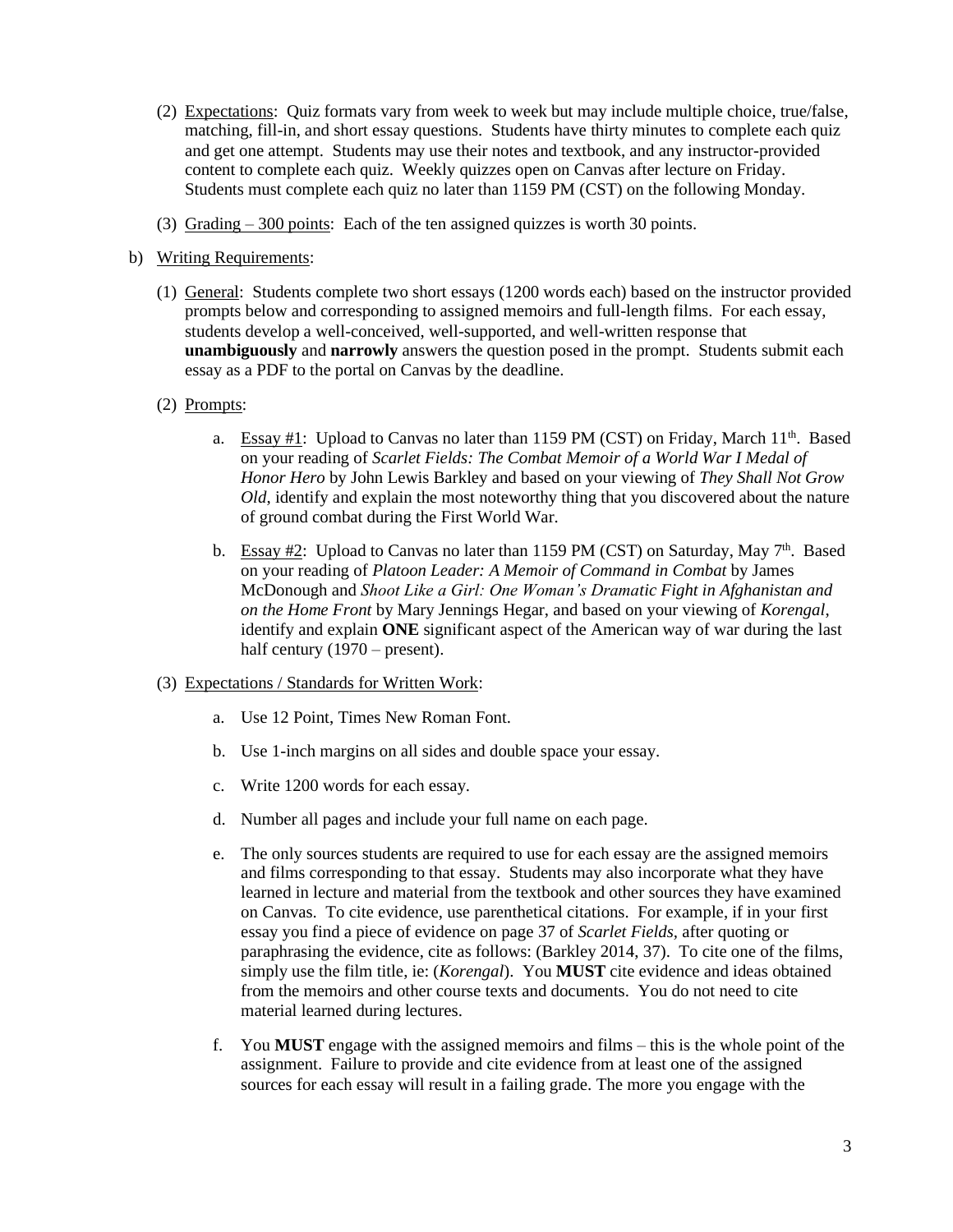assigned memoirs and films and the more specific evidence you provide, the better your argument and by extension, the higher your grade.

- g. Unambiguously and narrowly answer the question posed and do so in your first paragraph. This is your thesis. Make sure the reader understands your thesis.
- h. Ensure your supporting paragraphs have clear topic sentences.
- i. Ensure each supporting paragraph comprises a discrete idea that supports your thesis.
- j. Arrange your paragraphs in a logical sequence that furthers your argument while maintaining a coherent narrative.
- k. Write clearly. It is your job to ensure the reader understands your essay.
- l. Most importantly, make sure your essay presents an original and compelling argument. The instructor is interested in your interpretation.
- m. Submit your essay as a PDF to the portal on Canvas no later than the deadline.
- (4) Grading 400 points: Students earn up to 200 points for each essay.
- c) Final Examination 300 points: Students will take an in-person final exam on May  $9<sup>th</sup>$ , 2022 from 2:45 – 4:45. The instructor will provide information on the exam format and specific expectations later in the semester.

| Points Earned out of 1000 | $\%$            | <b>Equivalent Letter Grade</b> |
|---------------------------|-----------------|--------------------------------|
| $900 - 1000$              | $90\% - 100\%$  | A                              |
| $850 - 899$               | $85\% - 89.9\%$ | AB                             |
| $800 - 849$               | $80\% - 84.9\%$ | B                              |
| $750 - 799$               | $75\% - 79.9\%$ | <b>BC</b>                      |
| $700 - 749$               | $70\% - 74.9\%$ | $\mathsf{C}$                   |
| $650 - 699$               | $65\% - 69.9\%$ | D                              |
| < 650                     | $< 65\%$        | F                              |

**5. Grade Scale:** Students earn final grades in accordance with the following grade scale:

#### **6. How to Succeed in this Course:**

- a) On or before the first day of class, read the *Course Syllabus* and familiarize yourself with the setup of the Course Canvas Page.
- b) Attend all lectures. If you need to miss a lecture for whatever reason, contact the instructor.
- c) Before each lecture, visit the course page on Canvas to download that lecture's note-taking outline, identify lesson objectives and key terms, identify required lesson activities, and examine supplemental materials (primary source excerpts, maps, video clips) provided by the instructor.
- d) Take notes in class and while you are reading. Use the note-taking outlines provided to focus your efforts. Laptops and tablets are permitted in class for note taking and reference purposes.
- e) Work ahead on writing requirements and submit them on time.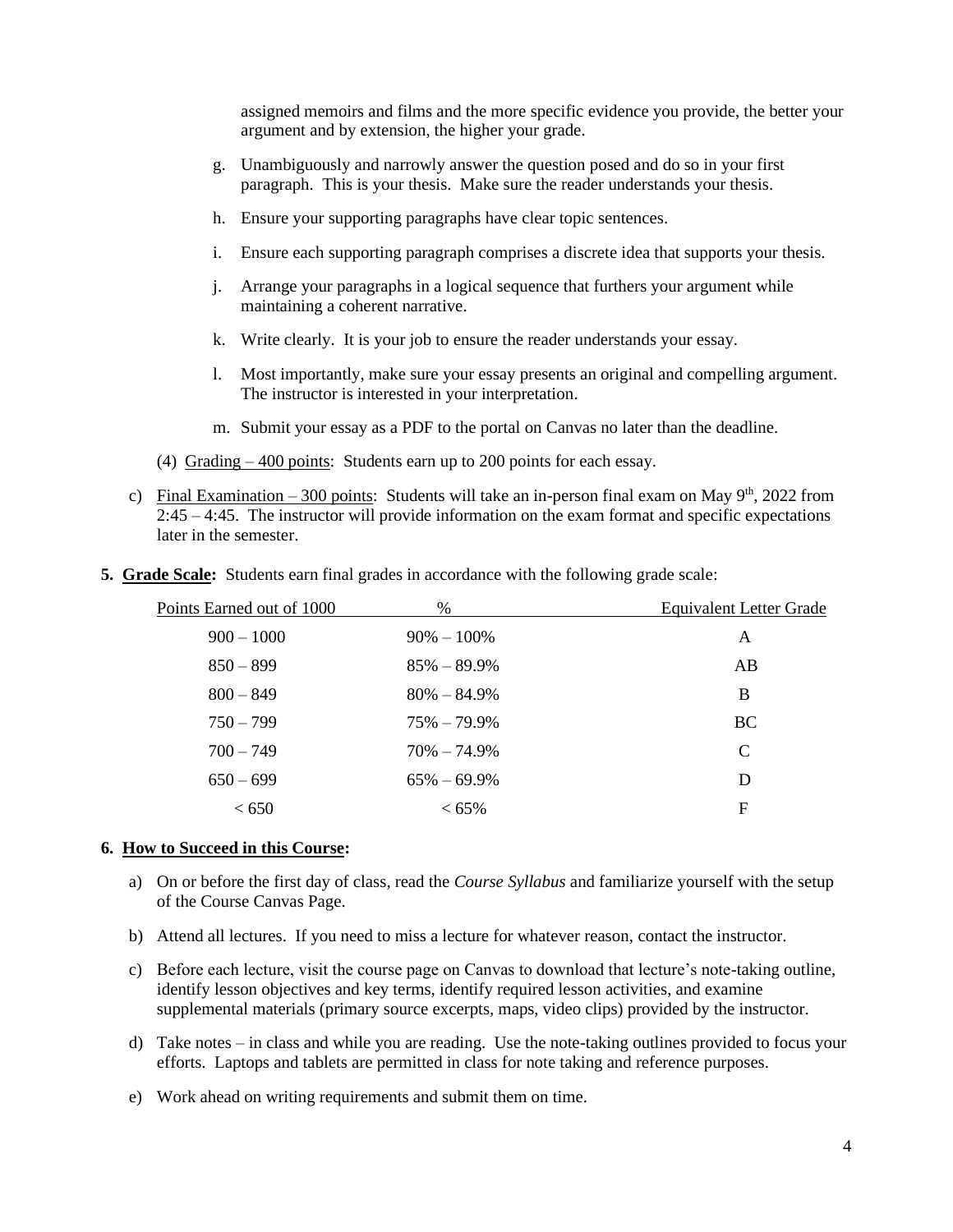- f) Do your own work. Plagiarism will be dealt with according to Chapter 14 of the University of Wisconsin Administrative Code.
- g) Seek assistance from your instructor if you are struggling or do not understand the course expectations or content. Contact the instructor immediately if illness, family emergencies, work requirements, etc. affect your ability to attend lecture or submit assignments. I am willing to make accommodations and provide assistance but need to be aware of problems in order to do so.
- **7. Required Materials:** Each student is responsible for acquiring a copy of the following:
	- Barkley, John Lewis. *Scarlet Fields: The Combat Memoir of a World War I Medal of Honor Hero*. Lawrence: University Press of Kansas, 2014. (ISBN: 9780700620197).
	- Hegar, Mary Jennings. *Shoot Like a Girl: One Woman's Dramatic Fight in Afghanistan and on the Home Front*. New York: Berkley, 2018. (ISBN: 9781101988442).
	- McDonough, James R. *Platoon Leader: A Memoir of Command in Combat*. New York: Random House Publishing Group, 2003. (ISBN: 9780891418009).
	- Millet, Allan R., Peter Maslowski, and William B. Feis. *For the Common Defense: A Military History of the United States from 1607 to 2012*. Third Edition. New York: Free Press, 2012. (ISBN: 9781451623536).
	- Sledge, E. B. *With the Old Breed*. New York: Random House Publishing Group, 2007. (ISBN: 9780891419068).
	- *Korengal*, Documentary Film Gold Crest Films, 2014, directed by Sebastian Junger. Widely available via streaming services or on DVD.
	- *They Shall Not Grow Old*, Documentary Film Imperial War Museum, 2018, directed by Peter Jackson. Widely available via streaming services or on DVD.

#### **8. Course Schedule and Student Activities:**

#### **Week 1 – Introduction to the American Military Experience (January 26 th – 28th):**

1/26: Lesson 1: Introduction to the American Military Experience:

- 1) Download the Note-Taking Outline for Lesson 1 to assist in note taking (Canvas).
- 2) Download and review the *Course Syllabus* (Canvas).
- 3) Watch the video, "Welcome to History 428" (Canvas).
- 4) Familiarize yourself with the various course pages and links on Canvas.
- 5) Read *For the Common Defense*, xiii-xviii (OPTIONAL).
- 6) Attend the lecture, "Introduction to the American Military Experience."

1/28: Lesson 2: The American Way of War by 1870 (Part 1):

- 1) Download the Note-Taking Outline for Lesson 2-3 to assist in note taking (Canvas).
- 2) Read *For the Common Defense*, 1-107 (OPTIONAL).
- 3) Watch the video, ".58 Caliber Rifled Musket," (Canvas).
- 4) Watch the video, "Breechloader & Muzzle Loader: The Wagon Box Fight," (Canvas).
- 5) Attend the lecture, "The American Way of War by 1870 (Part 1)."

Additional Week 1 Activities: **NONE.**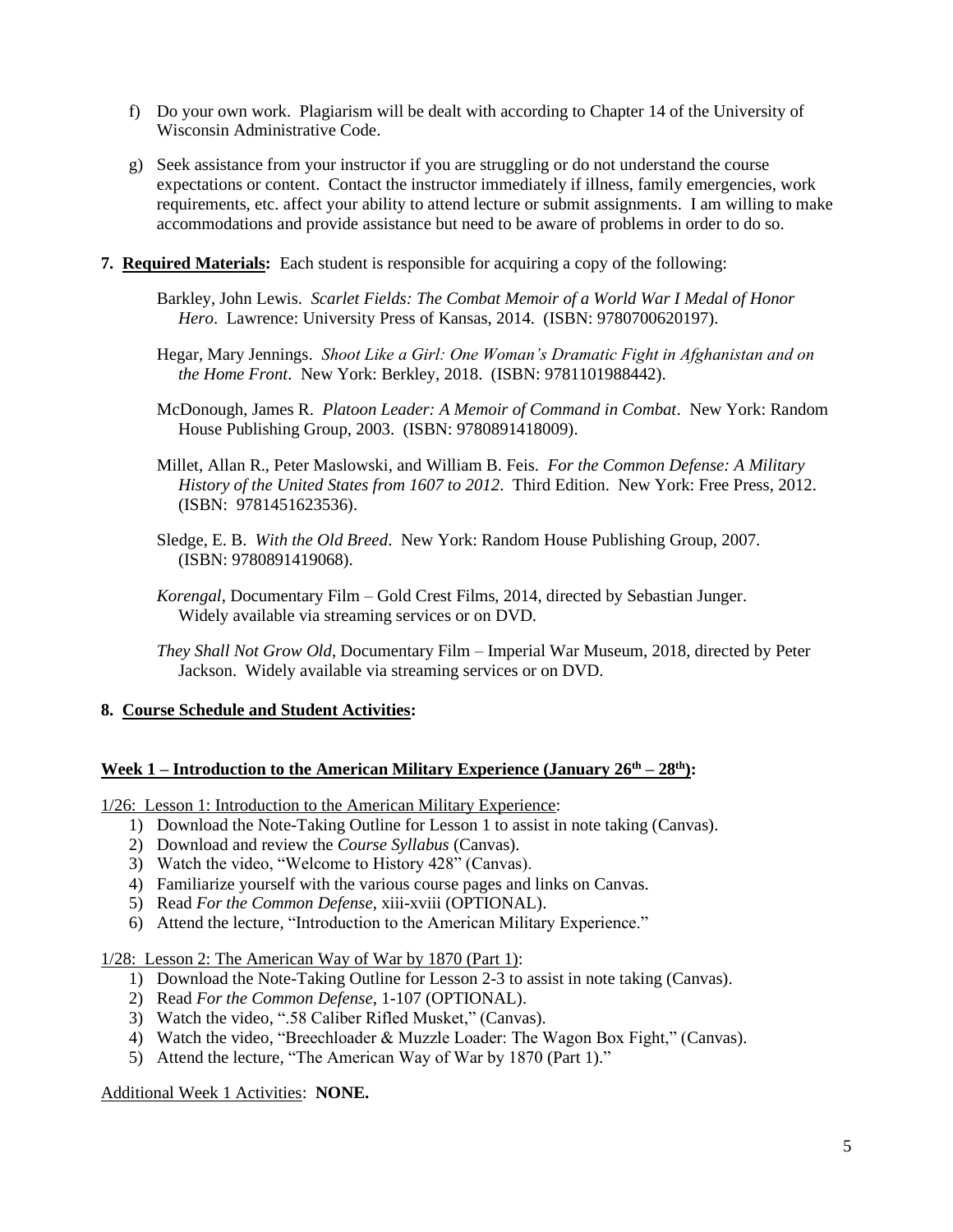## **Week 2 – Arming America for a New Century (January 31st – February 4th):**

1/31: Lesson 3: The American Way of War by 1870 (Part 2):

- 1) Continue using the Note-Taking Outline for Lesson 2-3 to assist in note taking (Canvas).
- 2) Read *For the Common Defense*, 108-235 (OPTIONAL).
- 3) Attend the lecture, "The American Way of War by 1870 (Part 2)."

2/2: Lesson 4: Searching for Missions – The Army and the End of the Frontier:

- 1) Download the Note-Taking Outline for Lesson 4 to assist in note taking (Canvas).
- 2) Read *For the Common Defense*, 236-251 (OPTIONAL).
- 3) Watch the video, Bolt Action Magazine Rifle," (Canvas).
- 4) Watch the video, "West Coast Artillery Post 10-inch Gun Firing," (Canvas).
- 5) Attend the lecture, "Searching for Missions The Army and the End of the Frontier."

2/4: Lesson 5: From Gunboat Diplomacy to Battleship Navy:

- 1) Download the Note-Taking Outline for Lesson 5 to assist in note taking (Canvas).
- 2) Attend the lecture, "From Gunboat Diplomacy to Battleship Navy."

Additional Week 2 Activities: Complete **QUIZ #1** on Canvas covering lessons 1-3. You will have 30 minutes to complete this quiz and may use your notes and other course materials. You will have one attempt. The quiz opens on Canvas after lecture on Friday, February 4<sup>th</sup>. You must complete this quiz by 1159 PM (CST) on Monday, February  $7<sup>th</sup>$ . It is worth 30 points.

## **Week 3 – The United States as an Imperial Power (February 7th – 11th):**

2/7: Lesson 6: War with Spain:

- 1) Download the Note-Taking Outline for Lesson 6 to assist in note taking (Canvas).
- 2) Read *For the Common Defense*, 252-268 (OPTIONAL).
- 3) Attend the lecture, "War with Spain, 1898."

#### 2/9: Lesson 7: A Military Establishment for an American Empire:

- 1) Download the Note-Taking Outline for Lesson 7 to assist in note taking (Canvas).
- 2) Read *For the Common Defense*, 268-281 (OPTIONAL).
- 3) Read the document, "President William McKinley's Proclamation on Benevolent Assimilation," (Canvas).
- 4) Read excerpt "President Theodore Roosevelt's Annual Message to Congress, December 6th, 1904," (Canvas).
- 5) Attend the lecture, "A Military Establishment for an American Empire."

## 2/11: Lesson 8: Dress Rehearsal for World War – The Punitive Expedition to Mexico:

- 1) Download the Note-Taking Outline for Lesson 8 to assist in note taking (Canvas).
- 2) Read *For the Common Defense*, 282-303 (OPTIONAL).
- 3) Watch the video, "Water-Cooled Machine Gun," (Canvas).
- 4) Attend the lecture, "Dress Rehearsal for World War The Punitive Expedition to Mexico."
- 5) Read *Scarlet Fields*, 1-24.

Additional Week 3 Activities: Complete **QUIZ #2** on Canvas covering lessons 4-8. You will have 30 minutes to complete this quiz and may use your notes and other course materials. You will have one attempt. The quiz opens on Canvas after lecture on Friday, February 11<sup>th</sup>. You must complete this quiz by 1159 PM  $(CST)$  on Monday, February 14<sup>th</sup>. It is worth 30 points.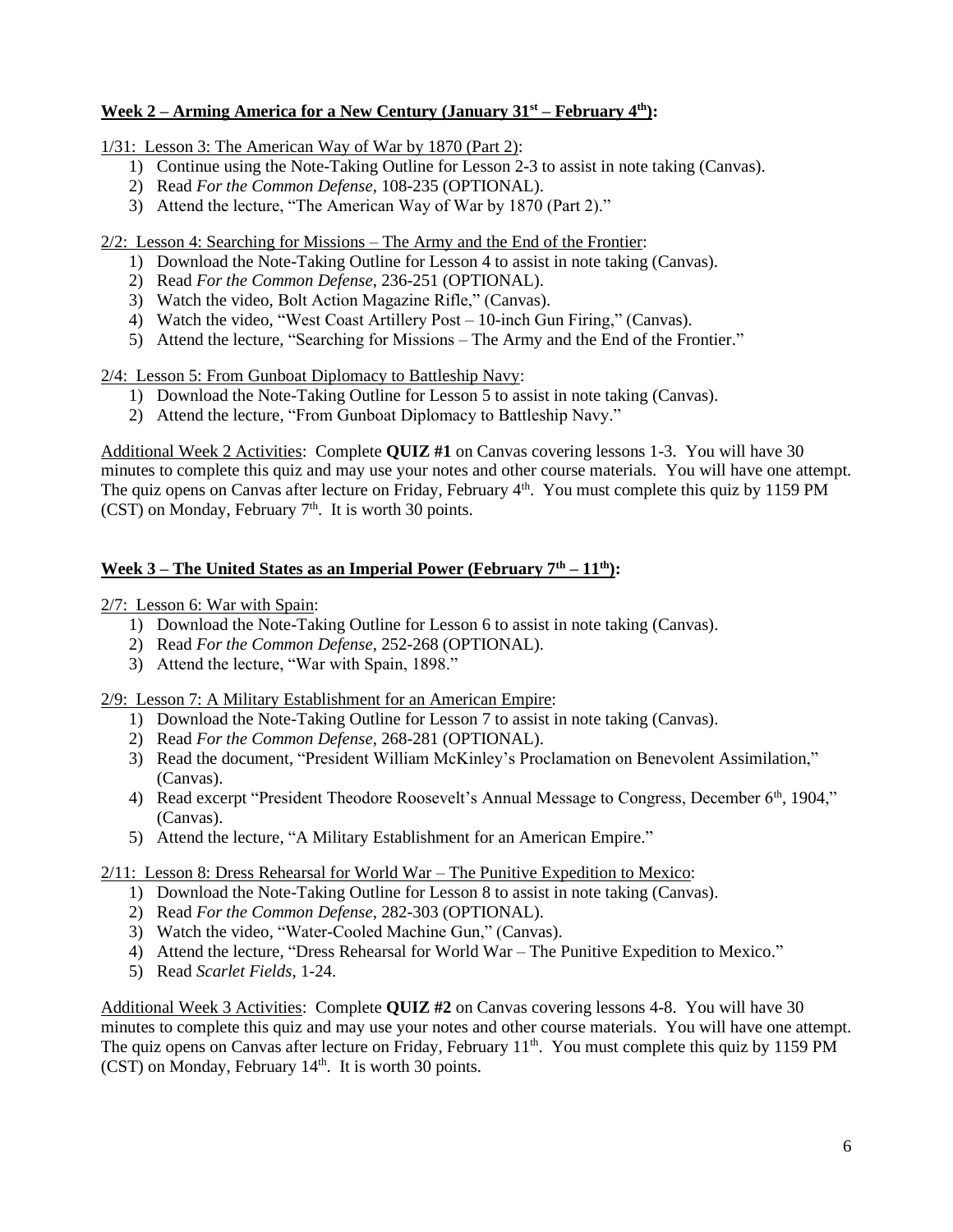## **Week 4 – The United States and the First World War (1) (February 14th – 18 th):**

2/14: Lesson 9: Europeans Wage the Great War, 1914-1917:

- 1) Download the Note-Taking Outline for Lesson 9 to assist in note taking (Canvas).
- 2) Watch the Documentary Film *They Shall Not Grow Old*.
- 3) Attend the lecture, "Europeans Wage the Great War, 1914-1917."

2/16: Lesson 10: America's Uncertain Road to War – Neutrality versus Preparedness:

- 1) Download the Note-Taking Outline for Lesson 10 to assist in note taking (Canvas).
- 2) Read *For the Common Defense*, 303-312 (OPTIONAL).
- 3) Read the document, "President Woodrow Wilson's Neutrality Appeal," (Canvas).
- 4) Attend the lecture, "America's Uncertain Road to War Neutrality versus Preparedness."
- 5) Read *Scarlet Fields*, 25-63.

2/18: Lesson 11: Over Here – Mobilizing the Nation for World War:

- 1) Download the Note-Taking Outline for Lesson 11 to assist in note taking (Canvas).
- 2) Read *For the Common Defense*, 312-318 (OPTIONAL).
- 3) Read the document, "President Woodrow Wilson's War Message to Congress," (Canvas).
- 4) Attend the lecture, "Over Here Mobilizing the Nation for World War."
- 5) Read *Scarlet Fields*, 64-110.

Additional Week 4 Activities: Complete **QUIZ #3** on Canvas covering lessons 9-11. You will have 30 minutes to complete this quiz and may use your notes and other course materials. You will have one attempt. The quiz opens on Canvas after lecture on Friday, February 18<sup>th</sup>. You must complete this quiz by 1159 PM (CST) on Monday, February 21<sup>st</sup>. It is worth 30 points.

### **Week 5 – The United States and the First World War (2) (February 21st – 25th):**

2/21: Lesson 12: Over There – The American Expeditionary Force (AEF) at War:

- 1) Download the Note-Taking Outline for Lesson 12 to assist in note taking (canvas).
- 2) Read *For the Common Defense*, 318-338 (OPTIONAL).
- 3) Watch the video, "Trench Assault," (Canvas).
- 4) Examine the map, "Western Front (20 March 12 June 1918)," (Canvas).
- 5) Examine the map, "Western Front Grand Allied Offensive," (Canvas).
- 6) Examine the document, " $1<sup>st</sup> BN 308<sup>th</sup> Infantry Pigeon Message," (Canvas).$
- 7) Attend the lecture, "Over There The American Expeditionary Force (AEF) at War."
- 8) Read *Scarlet Fields*, 111-160.

2/23: Lesson 13: Unmet Expectations – Veterans in Post-War America:

- 1) Download the Note-Taking Outline for Lesson 13 to assist in note taking (Canvas).
- 2) Read the document, "Woodrow Wilson's Fourteen Points," (Canvas).
- 3) Attend the lecture, "Unmet Expectations Veterans in Post-War America."
- 4) Read *Scarlet Fields*, 161-204.

2/25: Lesson 14: Interwar – New Technologies, New Doctrines:

- 1) Download the Note-Taking Outline for Lesson 14 to assist in note taking (canvas).
- 2) Read *For the Common Defense*, 339-366 (OPTIONAL).
- 3) Watch the video, "The Greatest Battle Implement," (Canvas).
- 4) Attend the lecture, "Interwar New Technologies, New Doctrines."
- 5) Read *Scarlet Fields*, 205-252.

Additional Week 5 Activities: Complete **QUIZ #4** on Canvas covering lessons 12-14. You will have 30 minutes to complete this quiz and may use your notes and other course materials. You will have one attempt. The quiz opens on Canvas after lecture on Friday, February  $25<sup>th</sup>$ . You must complete this quiz by 1159 PM  $(CST)$  on Monday, February 28<sup>th</sup>. It is worth 30 points.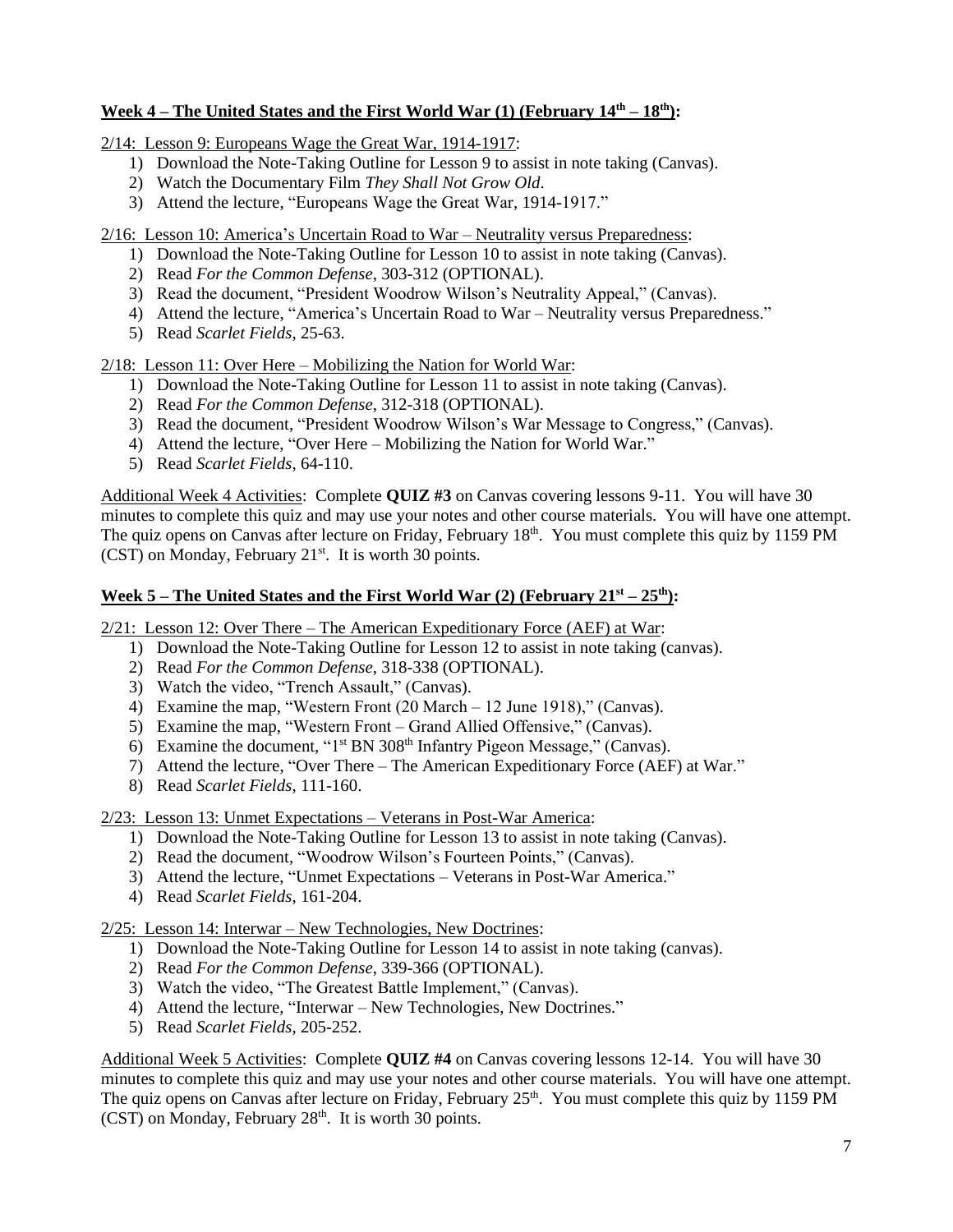## **Week 6 – The United States and the Second World War (1) (February 28 th – March 4th):**

2/28: Lesson 15: Maintaining Neutrality in a Dangerous World:

- 1) Download the Note-Taking Outline for Lesson 15 to assist in note taking (Canvas).
- 2) Read *For the Common Defense,* 367-381 (OPTIONAL).
- 3) Listen to the audio clip, "President Franklin D. Roosevelt On the European War," (Canvas).
- 4) Listen to the audio clip, "President Franklin D. Roosevelt On National Defense," (Canvas).
- 5) Examine the map, "The Far East and the Pacific (Imperial Powers September 1939)," (Canvas).
- 6) Examine the map, "Europe 1936 1939 (German Aggressions)," (Canvas).
- 7) Attend the lecture, "Maintaining Neutrality in a Dangerous World."

3/2: Lesson 16: Forging an Arsenal of Democracy:

- 1) Download the Note-Taking Outline for Lesson 16 to assist in note taking (Canvas).
- 2) Read *For the Common Defense*, 381-391 (OPTIONAL).
- 3) Listen to the audio clip, "President Franklin D. Roosevelt Arsenal of Democracy," (Canvas).
- 4) Attend the lecture, "Forging an Arsenal of Democracy."

3/4: Lesson 17: War with Japan – Opening Moves in the Pacific:

- 1) Download the Note-Taking Outline for Lesson 17 to assist in note taking (Canvas).
- 2) Listen to the audio clip, "President Franklin D. Roosevelt War Message to Congress," (Canvas).
- 3) Examine the map, "The Pacific Theater of Operations," (Canvas).
- 4) Attend the lecture, "War with Japan Opening Moves in the Pacific."

Additional Week 6 Activities: Complete **QUIZ #5** on Canvas covering lessons 15-17. You will have 30 minutes to complete this quiz and may use your notes and other course materials. You will have one attempt. The quiz opens on Canvas after lecture on Friday, March 4<sup>th</sup>. You must complete this quiz by 1159 PM  $(CST)$  on Monday, March  $7<sup>th</sup>$ . It is worth 30 points.

## **Week 7 – The United States and the Second World War (2) (March 7 th – 11th):**

3/7: Lesson 18: Waging Coalition War in the Mediterranean:

- 1) Download the Note-Taking Outline for Lesson 18 to assist in note taking (Canvas).
- 2) Read *For the Common Defense*, 396-403 (OPTIONAL).
- 3) Examine the map, "Southern Approaches to Europe," (Canvas).
- 4) Examine select United States Government Propaganda Posters (Canvas).
- 5) Attend the lecture, "Waging Coalition War in the Mediterranean."

3/9: Lesson 19: Breaking German Naval Power – The Battle of the Atlantic:

- 1) Download the Note-Taking Outline for Lesson 19 to assist in note taking (Canvas).
- 2) Read *For the Common Defense*, 391-396 (OPTIONAL).
- 3) Attend the lecture, "Winning the Battle of the Atlantic."

3/11: Lesson 20: Breaking German Industrial and Air Power – The Combined Bomber Offensive:

- 1) Download the Note-Taking Outline for Lesson 20 to assist in note taking (Canvas).
- 2) Read *For the Common Defense*, 404-415 (OPTIONAL).
- 3) Attend the lecture, "The Combined Bomber Offensive."

Additional Week 7 Activities: Complete **ESSAY #1** and upload your essay to the portal on Canvas no later than 1159 PM (CST) on Friday, March 11th. As a reminder, **ESSAY #1** is in response to the prompt: Based on your reading of *Scarlet Fields: The Combat Memoir of a World War I Medal of Honor Hero* by John Lewis Barkley and based on your viewing of *They Shall Not Grow Old*, identify and explain the most noteworthy thing that you discovered about the nature of ground combat during the First World War. For formatting instructions and grading standards see paragraph 4(b), "Writing Requirements."

## **SPRING BREAK: March 12th – March 20th**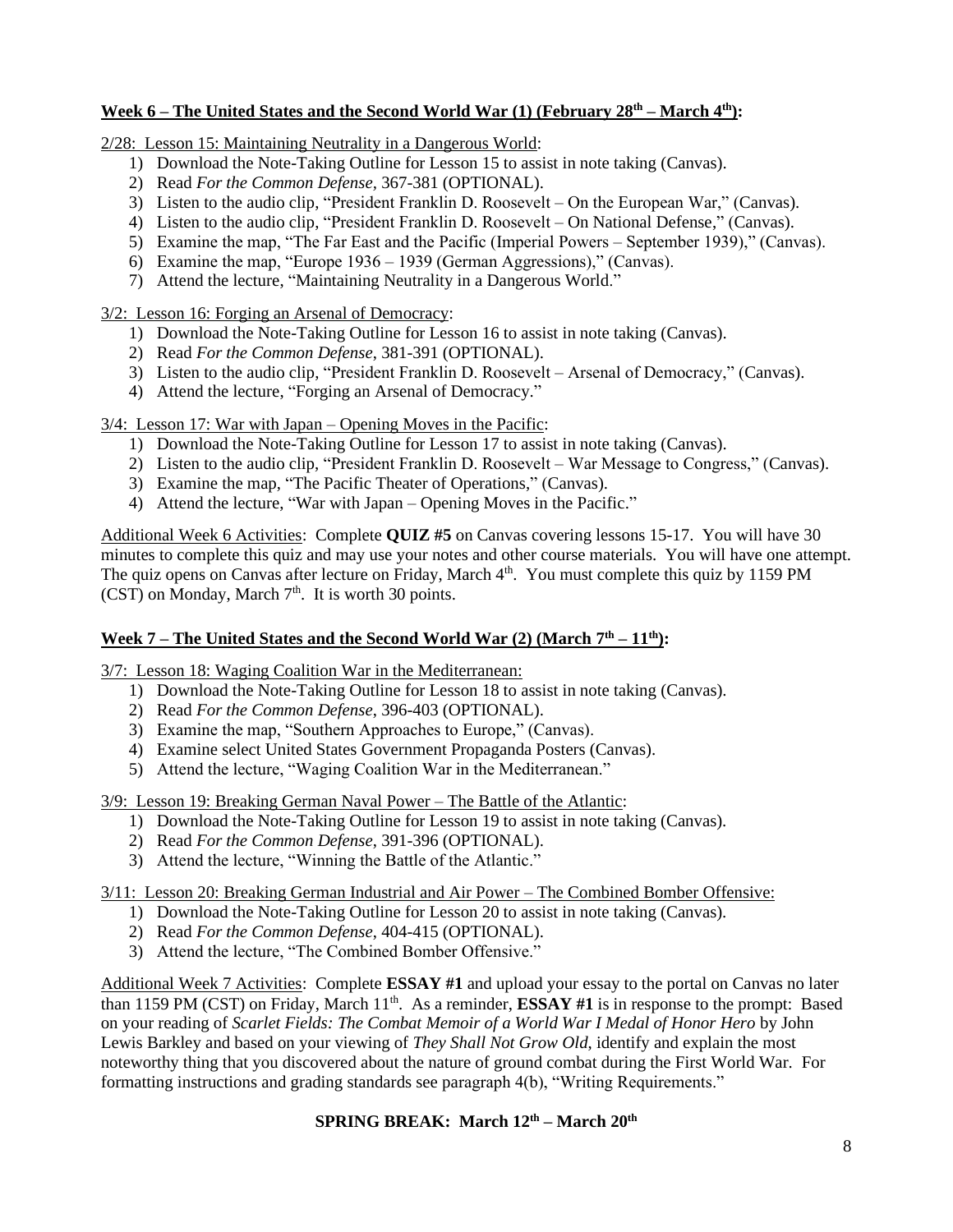## **Week 8** – **The United States and the Second World War (3) (March**  $21<sup>st</sup> - 25<sup>th</sup>$ **):**

3/21: Lesson 21: War as a Catalyst for Social Change – The American Home Front:

- 1) Download the Note-Taking Outline for Lesson 21 to assist in note taking (Canvas).
- 2) Examine select United States Government Propaganda Posters (Canvas).
- 3) Read the document, "Executive Order 8802," (Canvas).
- 4) Attend the lecture, "War as a Catalyst for Social Change The American Home Front."
- 5) Read *With the Old Breed*, 5-54.

#### 3/23: Lesson 22: Assaulting the Atlantic Wall – The Normandy Invasion:

- 1) Download the Note-Taking Outline for Lesson 22 to assist in note taking (Canvas).
- 2) Read *For the Common Defense*, 420-427 (OPTIONAL).
- 3) Examine the map: "D Day (6 June 1944)," (Canvas).
- 4) Attend the lecture, "Assaulting the Atlantic Wall."
- 5) Read *With the Old Breed*, 55-104.

3/25: Lesson 23: Advancing Across Western Europe:

- 1) Download the Note-Taking Outline for Lesson 23 to assist in note taking (Canvas).
- 2) Examine the map, "Northern Europe," (Canvas).
- 3) Watch select video clips from the movie *Fury*, (Canvas).
- 4) Attend the lecture, "Advancing Across Western Europe."
- 5) Read *With the Old Breed*, 105-158.

Additional Week 8 Activities: Complete **QUIZ #6** on Canvas covering lessons 18-23. You will have 30 minutes to complete this quiz and may use your notes and other course materials. You will have one attempt. The quiz opens on Canvas after lecture on Friday, March 25<sup>th</sup>. You must complete this quiz by 1159 PM  $(CST)$  on Monday, March  $28<sup>th</sup>$ . It is worth 30 points.

### **Week 9 – The United States and the Second World War (4) (March 28 th – April 1st):**

3/28: Lesson 24: Twin Drives in the Pacific:

- 1) Download the Note-Taking Outline for Lesson 24 to assist in note taking (Canvas).
- 2) Read *For the Common Defense*, 415-420 (OPTIONAL).
- 3) Watch the video, "With the Marines at Tarawa," (Canvas).
- 4) Attend the lecture, "Twin Drives in the Pacific."
- 5) Read *With the Old Breed*, 163-203.

3/30: Lesson 25: Defeating Nazi Germany and Imperial Japan:

- 1) Download the Note-Taking Outline for Lesson 25 to assist in note taking (Canvas).
- 2) Read *For the Common Defense*, 427-439 (OPTIONAL).
- 3) Watch the video clip from *The Fog of War*, "McNamara on Bombing Japan," (Canvas).
- 4) Watch the video, *Controversy over the Decision to Drop Atom Bombs … still Lingers*, (Canvas).
- 5) Read the document, "President Truman Statement on the Use of the Atomic Bomb," (Canvas).
- 6) Attend the lecture, "Defeating Nazi Germany and Imperial Japan."
- 7) Read *With the Old Breed*, 205-260.

#### 4/1: Lesson 26: A Double Victory – Desegregating the Armed Forces:

- 1) Download the Note-Taking Outline for Lesson 26 to assist in note taking (Canvas).
- 2) Read the document, "Report on the Negro Soldier," (Canvas).
- 3) Read the document, "Opinions about Negro Infantry Platoons in White Companies …," (Canvas).
- 4) Attend the lecture, "A Double Victory Desegregating the Armed Forces," (Canvas).
- 5) Read *With the Old Breed*, 261-315.

Additional Week 9 Activities: Complete **QUIZ #7** on Canvas covering lessons 24-26. You will have 30 minutes to complete this quiz and may use your notes and other course materials. You will have one attempt. The quiz opens on Canvas after lecture on Friday, April 1<sup>st</sup>. You must complete this quiz by 1159 PM (CST) on Monday, April  $4<sup>th</sup>$ . It is worth 30 points.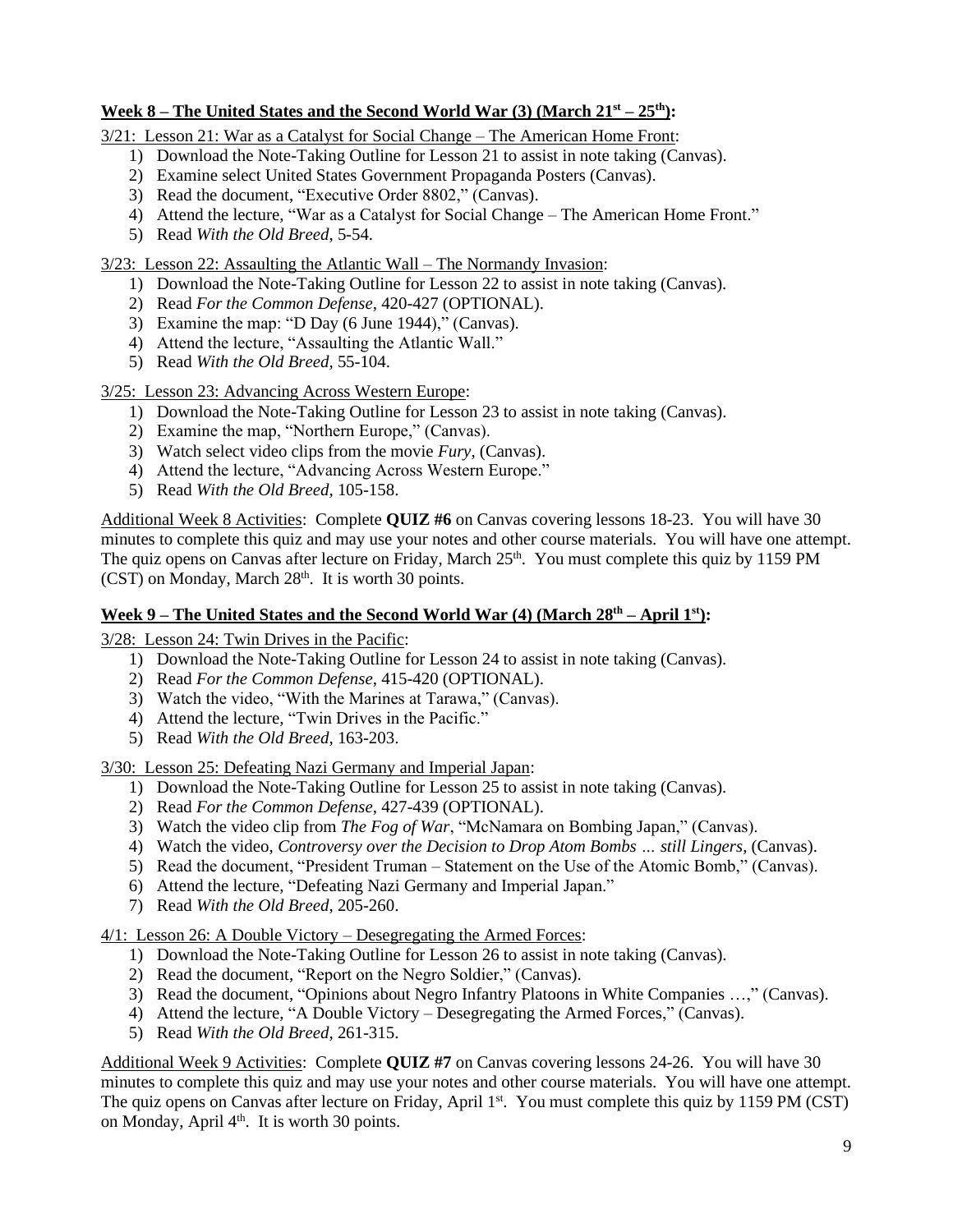## **Week 10 – The United States and the Cold War (1) (April 4th – 8 th):**

4/4: Lesson 27: Learning Containment – The Truman Administration Wages the Cold War:

- 1) Download the Note-Taking Outline for Lesson 27 to assist in note taking (Canvas).
- 2) Read *For the Common Defense*, 440-453, 460-467 (OPTIONAL).
- 3) Attend the lecture, "Learning Containment The Truman Administration Wages the Cold War."

4/6: Lesson 28: The Cold War Burns Hot – Korea, 1950-51:

- 1) Download the Note-Taking Outline for Lesson 28 to assist in note taking (Canvas).
- 2) Read *For the Common Defense*, 453-460 (OPTIONAL).
- 3) Examine the map, "The Korean Conflict (1950-1951)," (Canvas).
- 4) Attend the lecture, "The Cold War Burns Hot Korea, 1950-51."

4/8: Lesson 29: Limiting War in the Atomic Age – Korea, 1951-53:

- 1) Download the Note-Taking Outline for Lesson 29 to assist in note taking (Canvas).
- 2) Read *For the Common Defense*, 467-474 (OPTIONAL).
- 3) Read the document, "President Truman Explanation for Relief of Douglas MacArthur," (Canvas).
- 4) Examine the map, "The Stabilized Front (1952-1953)," (Canvas).
- 5) Attend the lecture, "Limiting War in the Atomic Age Korea, 1951-53," (Canvas).

Additional Week 10 Activities: Complete **QUIZ #8** on Canvas covering lessons 27-29. You will have 30 minutes to complete this quiz and may use your notes and other course materials. You will have one attempt. The quiz opens on Canvas after lecture on Friday, April 8<sup>th</sup>. You must complete this quiz by 1159 PM (CST) on Monday, April 11<sup>th</sup>. It is worth 30 points.

## **Week 11 – The United States and the Cold War (2) (April 11th – 15 th):**

4/11: Lesson 30: From the "New Look" to a "Flexible Response":

- 1) Download the Note-Taking Outline for Lesson 30 to assist in note taking (Canvas).
- 2) Read *For the Common Defense*, 475-506 (OPTIONAL).
- 3) Watch the video, "President John F, Kennedy Address on the Cuban Missile Crisis," (Canvas).
- 4) Attend the lecture, "From the 'New Look' to a 'Flexible Response.'"
- 5) Read *Platoon Leader*, 1-36.

4/13: Lesson 31: Reconstruction Redux – The United States Military and the Civil Rights Movement:

- 1) Download the Note-Taking Outline for Lesson 31 to assist in note taking (Canvas).
- 2) Watch the video, "President Dwight D. Eisenhower on Little Rock School Integration," (Canvas).
- 3) Watch the video, "Colonel Heath Twichell on securing Little Rock High School," (Canvas).
- 4) Attend the lecture, "Reconstruction Redux The U. S. Military and the Civil Rights Movement."
- 5) Read *Platoon Leader*, 37-78.

4/15: Lesson 32: Toward American Intervention in Vietnam:

- 1) Download the Note-Taking Outline for Lesson 32 to assist in note taking (Canvas).
- 2) Read *For the Common Defense*, 507-517 (OPTIONAL).
- 3) Examine the map, "Indochina and the Ho Chi Minh Trail," (Canvas).
- 4) Examine the diagram, "Dau Tranh The Vietnamese Theory of Revolutionary War," (Canvas).
- 5) Attend the lecture, "Toward American Intervention in Vietnam."
- 6) Read *Platoon Leader*, 79-125.

Additional Week 11 Activities: Complete **QUIZ #9** on Canvas covering lessons 30-32. You will have 30 minutes to complete this quiz and may use your notes and other course materials. You will have one attempt. The quiz opens on Canvas after lecture on Friday, April 15<sup>th</sup>. You must complete this quiz by 1159 PM (CST) on Monday, April 18<sup>th</sup>. It is worth 30 points.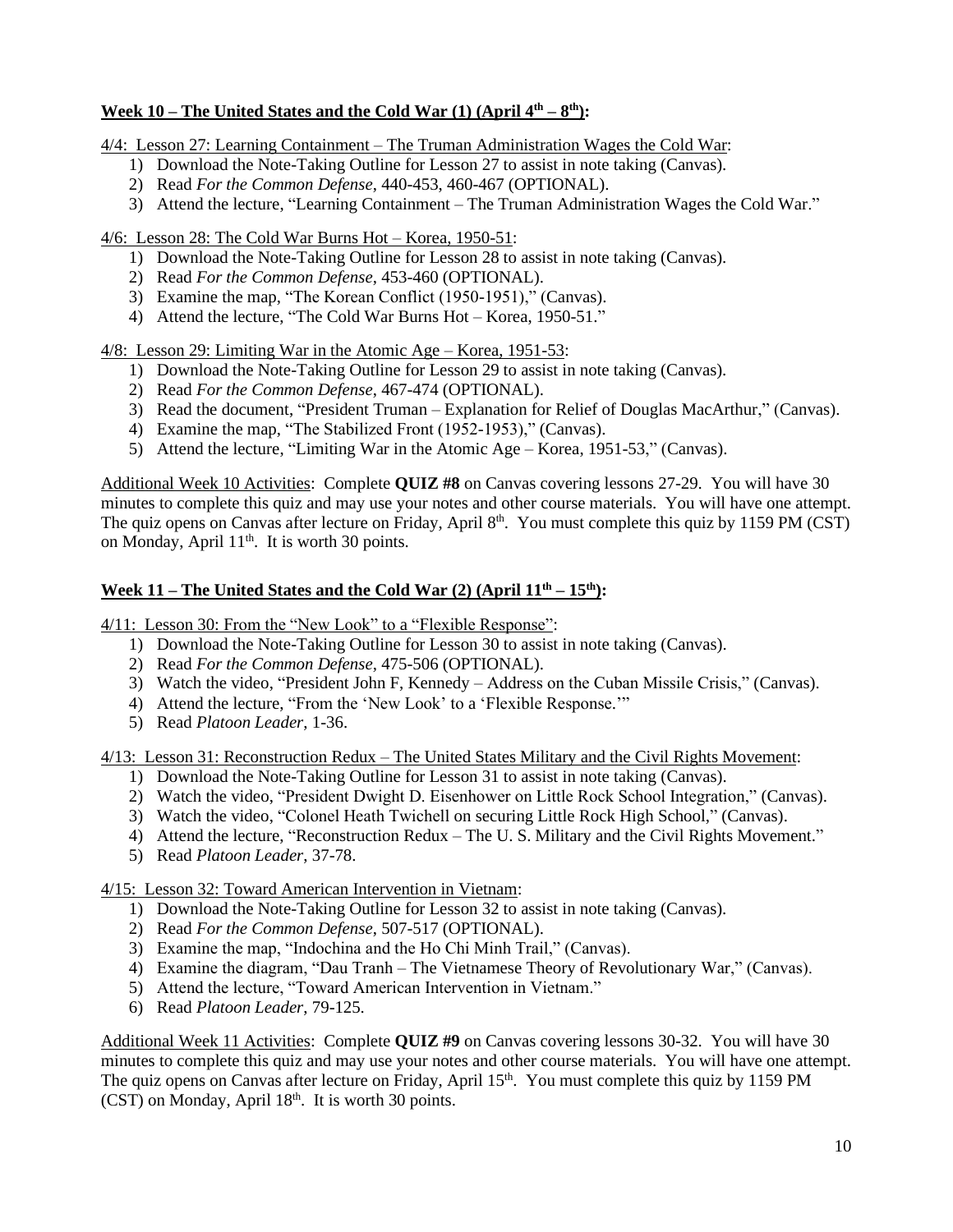## **Week 12 – The United States and the Cold War (3) (April 18 th – 22nd):**

4/18: Lesson 33: Lyndon Johnson's Limited War in Vietnam:

- 1) Download the Note-Taking Outline for Lesson 33 to assist in note taking (Canvas).
- 2) Read *For the Common Defense*, 517-543 (OPTIONAL).
- 3) Listen to the audio clip, "William Westmoreland Address to Congress, April 28<sup>th</sup>, 1967," (Canvas).
- 4) Examine the map, "Tet Offensive, 1968," (Canvas).
- 5) Attend the lecture, "Lyndon Johnson's Limited War in Vietnam."
- 6) Read *Platoon Leader*, 126-160.

4/20: Lesson 34: From Tet's Aftermath to 'Peace with Honor':

- 1) Download the Note-Taking Outline for Lesson 34 to assist in note taking (Canvas).
- 2) Read *For the Common Defense*, 543-568 (OPTIONAL).
- 3) Attend the lecture, "From Tet's Aftermath to 'Peace with Honor."
- 4) Read *Platoon Leader*, 161-201.

4/22: Lesson 35: A Broken Army – A Demoralized Nation:

- 1) Download the Note-Taking Outline for Lesson 35 to assist in note taking (Canvas).
- 2) Read *For the Common Defense*, 569-576 (OPTIONAL).
- 3) Watch the video, "Vietnam Shotgun," (Canvas).
- 4) Watch the video, Desert One Inside the Failed 1980 Hostage Rescue in Iran," (Canvas).
- 5) Watch the video, "President Carter Statement on the Failed Iran Rescue Mission," (Canvas).
- 6) Attend the lecture, "A Broken Army A Demoralized Nation."
- 7) Read *Platoon Leader*, 202-244.

Additional Week 12 Activities: Complete **QUIZ #10** on Canvas covering lessons 33-35. You will have 30 minutes to complete this quiz and may use your notes and other course materials. You will have one attempt. The quiz opens on Canvas after lecture on Friday, April 22<sup>nd</sup>. You must complete this quiz by 1159 PM  $(CST)$  on Monday, April  $25<sup>th</sup>$ . It is worth 30 points.

## **Week 13 – The United States and the New World Order (April 25th – 29 th):**

4/25: Lesson 36: Defeating an "Evil Empire" – The Reagan Administration Wages the Cold War:

- 1) Download the Note-Taking Outline for Lesson 36 to assist in note taking (Canvas).
- 2) Read *For the Common Defense*, 576-589 (OPTIONAL).
- 3) Watch the video, "President Ronald Reagan Evil Empire Speech," (Canvas).
- 4) Watch the video, "President Ronald Reagan Address on the Strike against Libya," (Canvas).
- 5) Watch the video, "Be All That You Can Be Army Recruiting Commercials," (Canvas).
- 6) Attend the lecture, "Defeating an 'Evil Empire' The Reagan Administration Wages the Cold War."
- 7) Read *Shoot Like a Girl*, 1-37.

4/27: Lesson 37: Enforcing the New World Order – War Making and Peacekeeping:

- 1) Download the Note-Taking Outline for Lesson 37 to assist in note taking (Canvas).
- 2) Read *For the Common Defense*, 589-624 (OPTIONAL).
- 3) Read "H. R. McMaster Account of the Battle of 73 Easting," (Canvas).
- 4) Attend the Lecture, "Enforcing the New World Order War Making and Peacekeeping," (Canvas).
- 5) Read *Shoot Like a Girl*, 39-81.

4/29: Lesson 38: Reading Period:

- 1) Read *Shoot Like a Girl*, 83-290.
- 2) **NO** lecture / **NO** class meeting.

Additional Week 13 Activities: **NONE**.